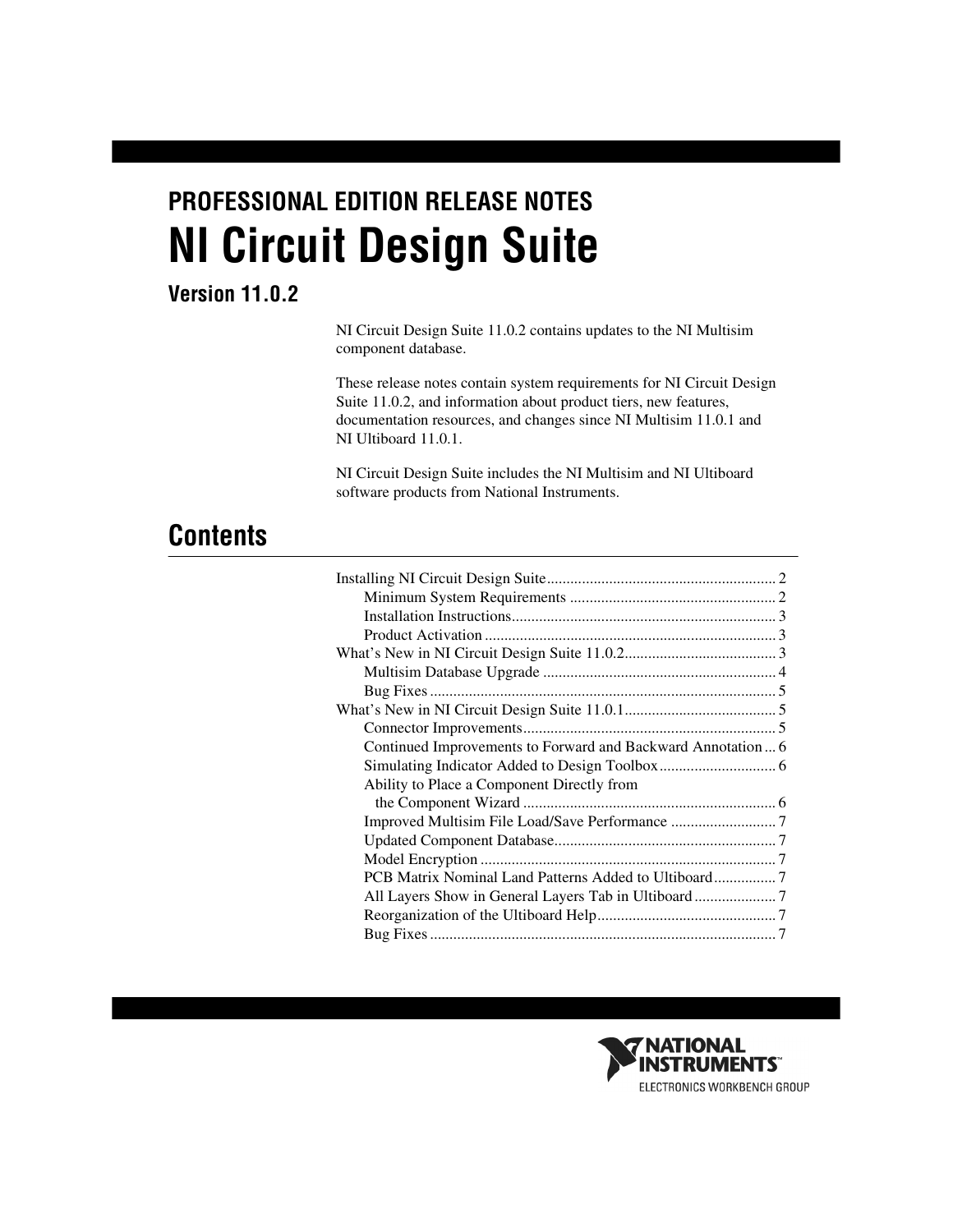| New Components from Leading Manufacturers11                 |  |
|-------------------------------------------------------------|--|
| New Components to Integrate with NI Hardware and            |  |
|                                                             |  |
|                                                             |  |
|                                                             |  |
|                                                             |  |
|                                                             |  |
| Additional Functionality in the LabVIEW-Multisim Instrument |  |
|                                                             |  |
|                                                             |  |
| General Improvements to NI Multisim Usability13             |  |
| Improved Multisim Simulation Description in Help File13     |  |
|                                                             |  |
| File Compatibility with NI Circuit Design Suite 10.x 13     |  |
|                                                             |  |
|                                                             |  |
|                                                             |  |
|                                                             |  |
|                                                             |  |

# <span id="page-1-0"></span>**Installing NI Circuit Design Suite**

This section describes the system requirements and installation procedures for NI Circuit Design Suite.

#### <span id="page-1-1"></span>**Minimum System Requirements**

To run NI Circuit Design Suite 11.0.2, National Instruments recommends that your system meet or exceed the following requirements:

- Windows Vista/XP 32-bit editions.
- Windows Vista 64-bit edition.
- Windows 7 32-bit and 64-bit editions.



**Note** Circuit Design Suite 11.0 does not support Windows NT/Me/98/95/2000, or Windows XP x64.

> • Pentium 4 class microprocessor or equivalent (Pentium III class minimum).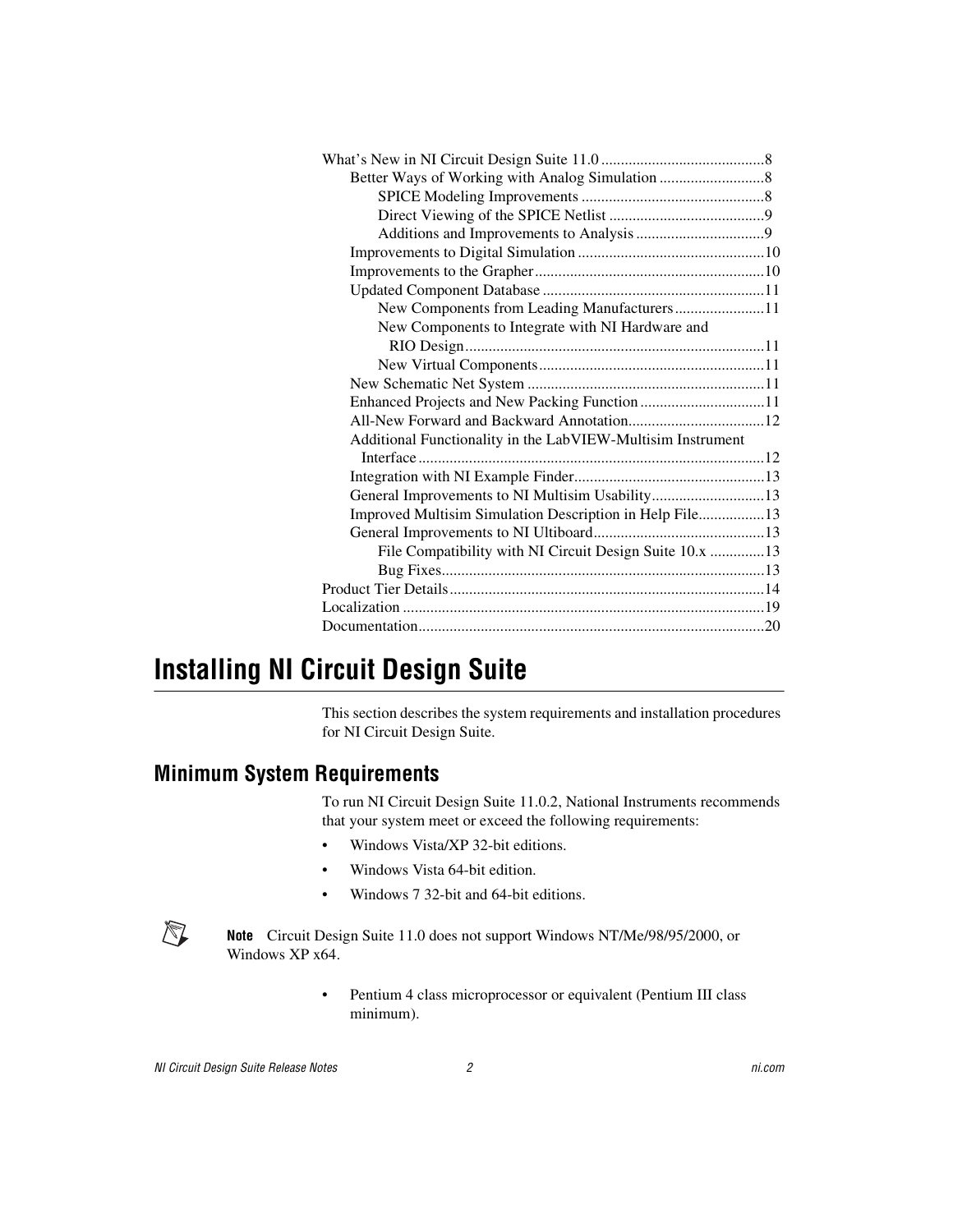- 512 MB of memory (256 MB minimum).
- 1.5 GB of free hard disk space (1 GB minimum).
- Open GL® capable 3D graphics card recommended (SVGA resolution video adapter with  $800 \times 600$  video resolution minimum,  $1024 \times 768$ or higher preferred).
- To develop custom LabVIEW based instruments for use in Multisim, LabVIEW 8.6.x or 2009 is required.

#### <span id="page-2-0"></span>**Installation Instructions**

If you have already installed version 11.0 or 11.0.1, the installer updates the installation to 11.0.2.

National Instruments recommends that you close all open applications before you install NI Circuit Design Suite.

By default, the NI Circuit Design Suite installation program copies files to <Program Files>\National Instruments\Circuit Design Suite 11.0 after you complete the following steps:

- 1. Insert the NI Circuit Design Suite CD into the CD-ROM drive. If the CD startup screen does not appear, select **Run** from the Windows **Start** menu and run setup.exe from your CD drive.
- 2. Follow the instructions in the dialog boxes.

#### <span id="page-2-1"></span>**Product Activation**

When you run a product in NI Circuit Design Suite for the first time, it will prompt you to activate the product.

If you do not have a valid license, the product will run in Evaluation Mode and continue to prompt you to activate on each subsequent run. Evaluation Mode is valid for 30 days following the first run of the product.

For information about how to activate your software product, please refer to the *Activation Instructions for National Instruments Software Note to Users* included with your NI Circuit Design Suite package.

# <span id="page-2-2"></span>**What's New in NI Circuit Design Suite 11.0.2**

This document describes the following feature additions or improvements to NI Circuit Design Suite 11.0.2:

- Multisim database upgrade.
- Bug fixes.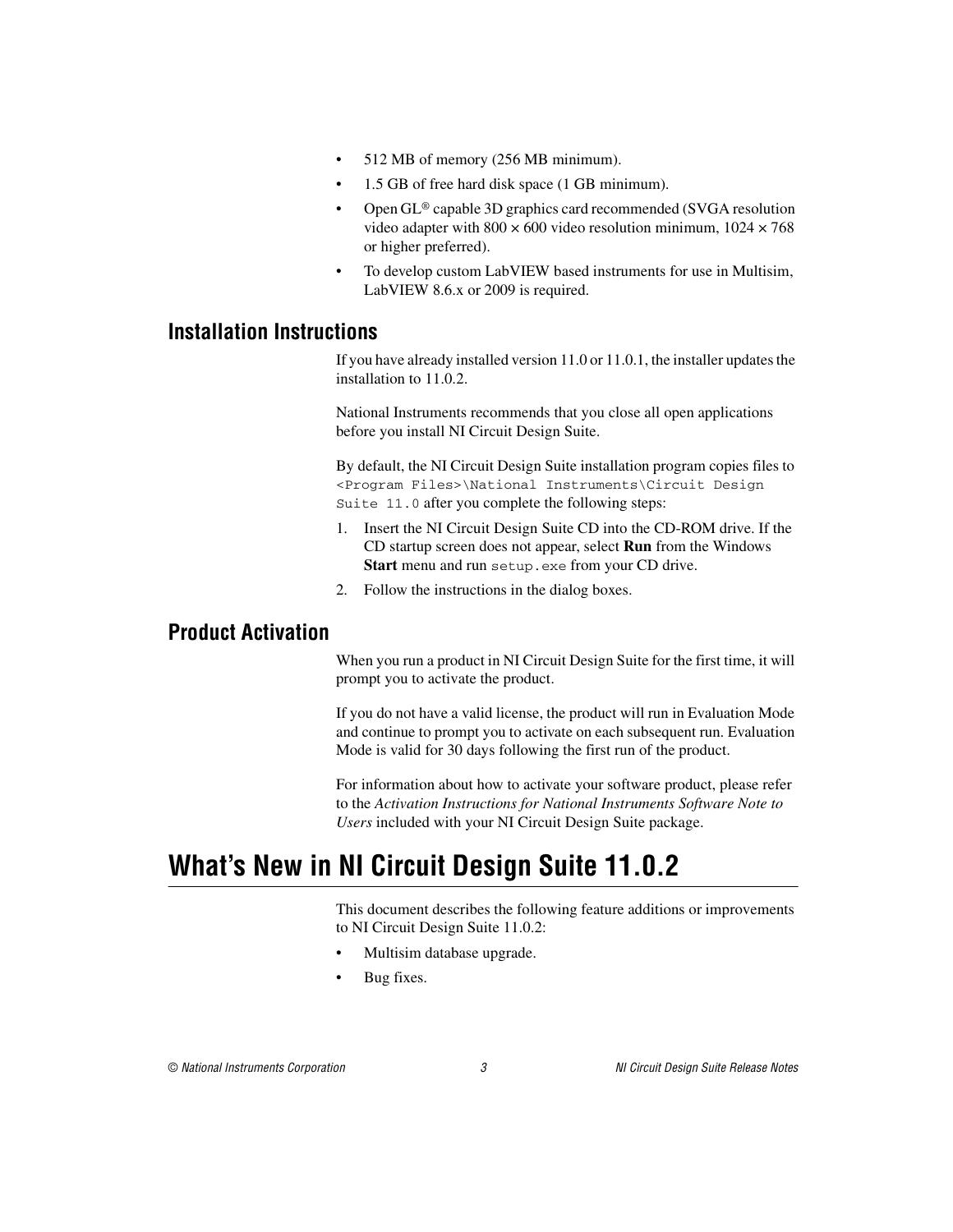#### <span id="page-3-0"></span>**Multisim Database Upgrade**

The following changes have been made to the Multisim database (quantities are approximate):

- Analog Devices:
	- 350 new components were added.
	- 125 components were updated.
	- 165 new models were added.
	- 60 models were updated.
	- A number of land patterns were also added. Refer to the Readme file for more information.
- ON Semiconductor:
	- 2,000 new components were added.
	- 200 more components were added to the Power Pro edition only.
	- 40 components were updated.
	- 1,600 models were added.
	- 85 land patterns were added.

**Note** Refer to [http://zone.ni.com/devzone/cda/tut/p/id/5607](http://zone.ni.com/devzone/cda/tut/p/id/5607/express.nsf/bycode/mltsim11) for more detailed information about the components and models included in your edition of Multisim.

> Changes were also made to some component families in the Multisim database:

- Added Families:
	- BJT\_COMP—complementary BJTs.
	- BJT\_CRES—complementary resistor biased BJTs.
	- TSPD—thyristor surge protection devices.
	- PROTECTION DIODE—ESD diodes and transient voltage suppressors.
	- SWITCHING\_DIODE—diodes designed for switching applications.
	- MOS\_ENH\_COMP—complementary enhancement MOSFETs.
- Renamed Families:
	- MOS\_3TDN becomes MOS\_DEPLETION—depletion MOSFETs.
	- MOS\_3TEN becomes MOS\_ENH\_N—n-channel enhancement MOSFETs.
	- MOS\_3TEP becomes MOS\_ENH\_P—p-channel enhancement MOSFETs.

 $\mathbb{N}$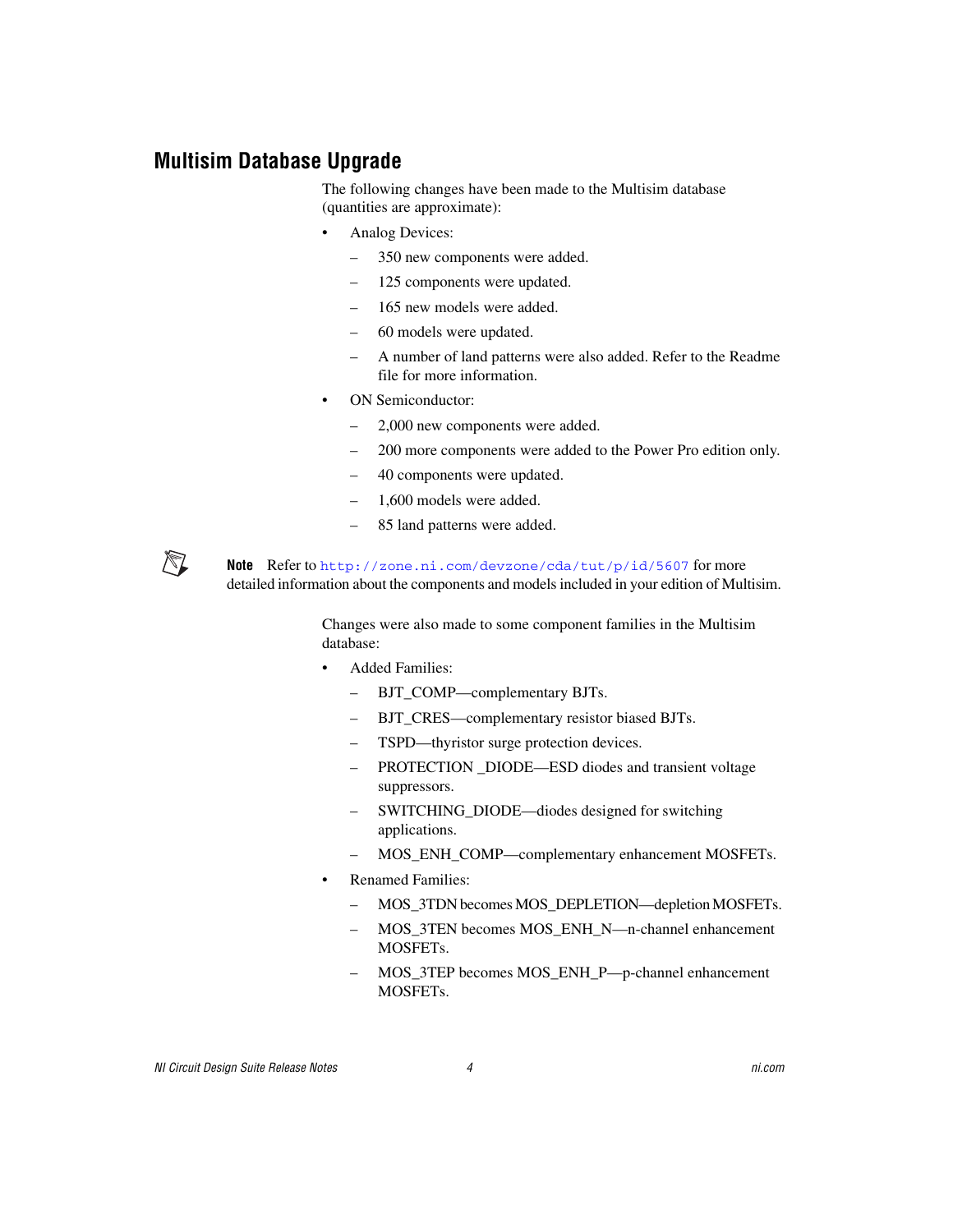- Deleted Families:
	- DARLINGTON ARRAY—all components from this family were merged into the DARLINGTON\_NPN and DARLINGTON\_PNP families.
	- BJT\_ARRAY—all components from this family were merged into the BJT\_NPN and BJT\_PNP families.

#### <span id="page-4-0"></span>**Bug Fixes**

Refer to the Readme file for a list of issues fixed in version 11.0.2.

All readme files are located at <Program Files>\National Instruments\Circuit Design Suite 11.0\documentation.

# <span id="page-4-1"></span>**What's New in NI Circuit Design Suite 11.0.1**

This document describes the following feature additions or improvements to NI Circuit Design Suite 11.0.1:

- Connector improvements.
- Continued improvements to Forward and Backward Annotation.
- A simulating icon has been added to the Design Toolbox.
- Ability to place a component directly from the Component Wizard.
- Improved Multisim file load/save performance.
- Updated component database.
- Model encryption.
- PCB Matrix nominal land patterns added to Ultiboard.
- All layers show in the General layers tab in Ultiboard.
- Reorganization of the *Ultiboard Help*.
- Bug fixes.

#### <span id="page-4-2"></span>**Connector Improvements**

The following improvements have been made to connectors in Multisim:

- The properties dialog boxes for all connectors now have a Display tab, where you can set whether or not to display the connector's name, or use the schematic global setting. The global settings for all connector types are found in the Circuit tab of Sheet Properties dialog box, in the Connectors box. The connector viewing options have also been added to the Visibility tab of the Design Toolbox.
- The On-page Connection dialog box has been renamed to On-Page Connector.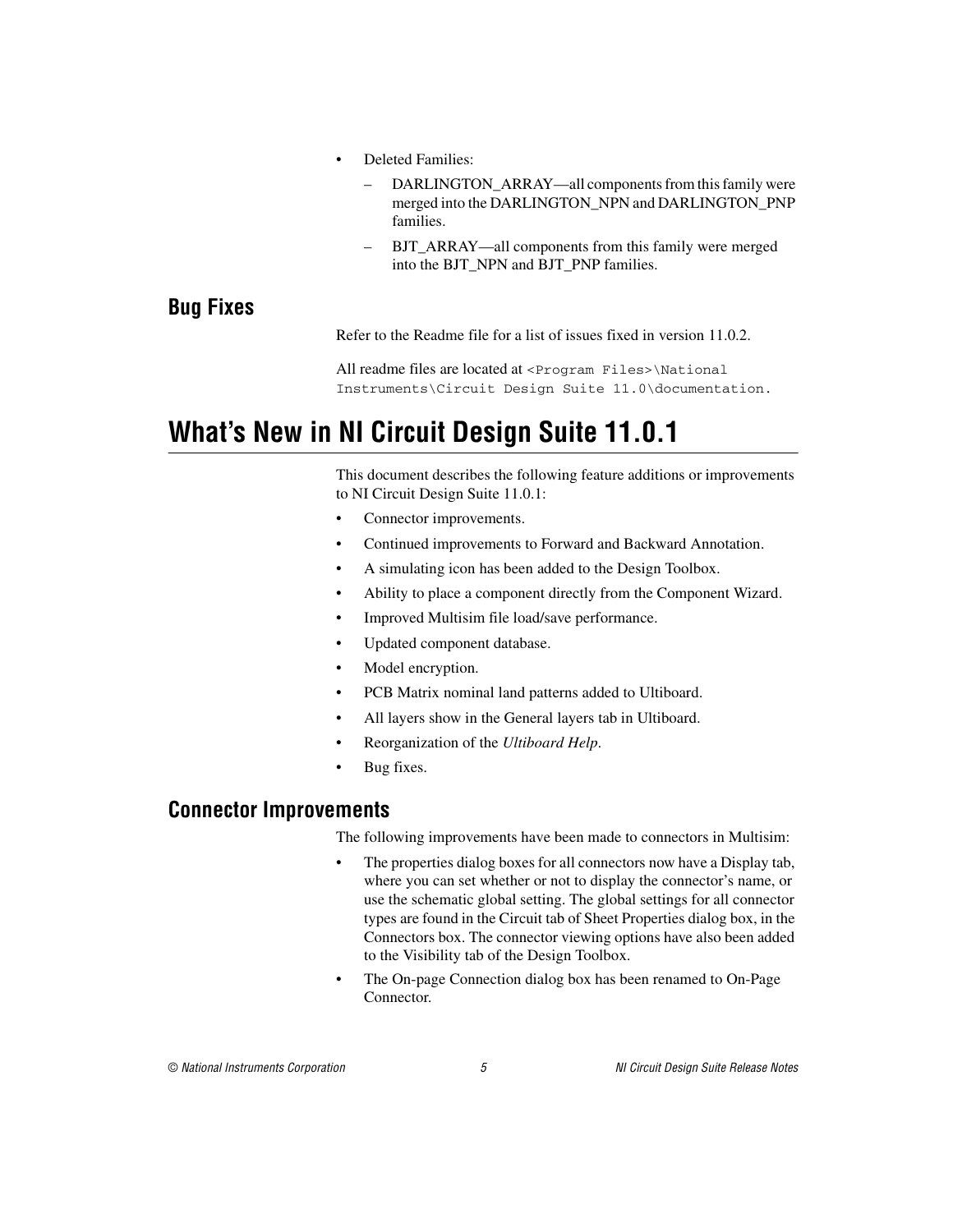- The Global Connection dialog box has been renamed to Global Connector.
- When adding a global or on-page connector to a design, you must now enter a new name, or choose an existing name from a list of available target connectors.

For complete information on properties dialogs for the various connector types, refer to the *Multisim Help*.

#### <span id="page-5-0"></span>**Continued Improvements to Forward and Backward Annotation**

This release continues on the improvements made to forward and backward annotation in Circuit Design Suite 11.0.

Improvements include:

- An optional time stamp added to annotation files (@yyyy-mm-dd-time appended to file name before extension, as in Getting Started Final@2010-05-19-0928.ewnet.)
- The Forward Annotation and Backward Annotation dialogs have two new buttons that become active if one or more conflicts are present in the dialog. These are **Go to next conflict** and **Go to previous conflict**.
- An **Additional Information** box has been added to the Forward Annotation and Backward Annotation dialogs. Select a difference to see a more detailed description in this box. This box also provides information on how to resolve a selected conflict.

#### <span id="page-5-1"></span>**Simulating Indicator Added to Design Toolbox**

Previously, when multiple designs were open in Multisim, it was sometimes difficult to identify which design was simulating. This was inconvenient, as simulation of one design must be stopped before starting simulation of another.

To overcome this, a simulating indicator now appears in the Hierarchy tab of the Design Toolbox, beside the design that is being simulated.

## <span id="page-5-2"></span>**Ability to Place a Component Directly from the Component Wizard**

Previously, when you created a component with Multisim's component wizard, it was necessary to navigate to the new component using the Select a Component dialog box to place the new component on the workspace.

The **Place this component** checkbox has been added to the final window of the component wizard so that a newly created component can be added directly to the workspace.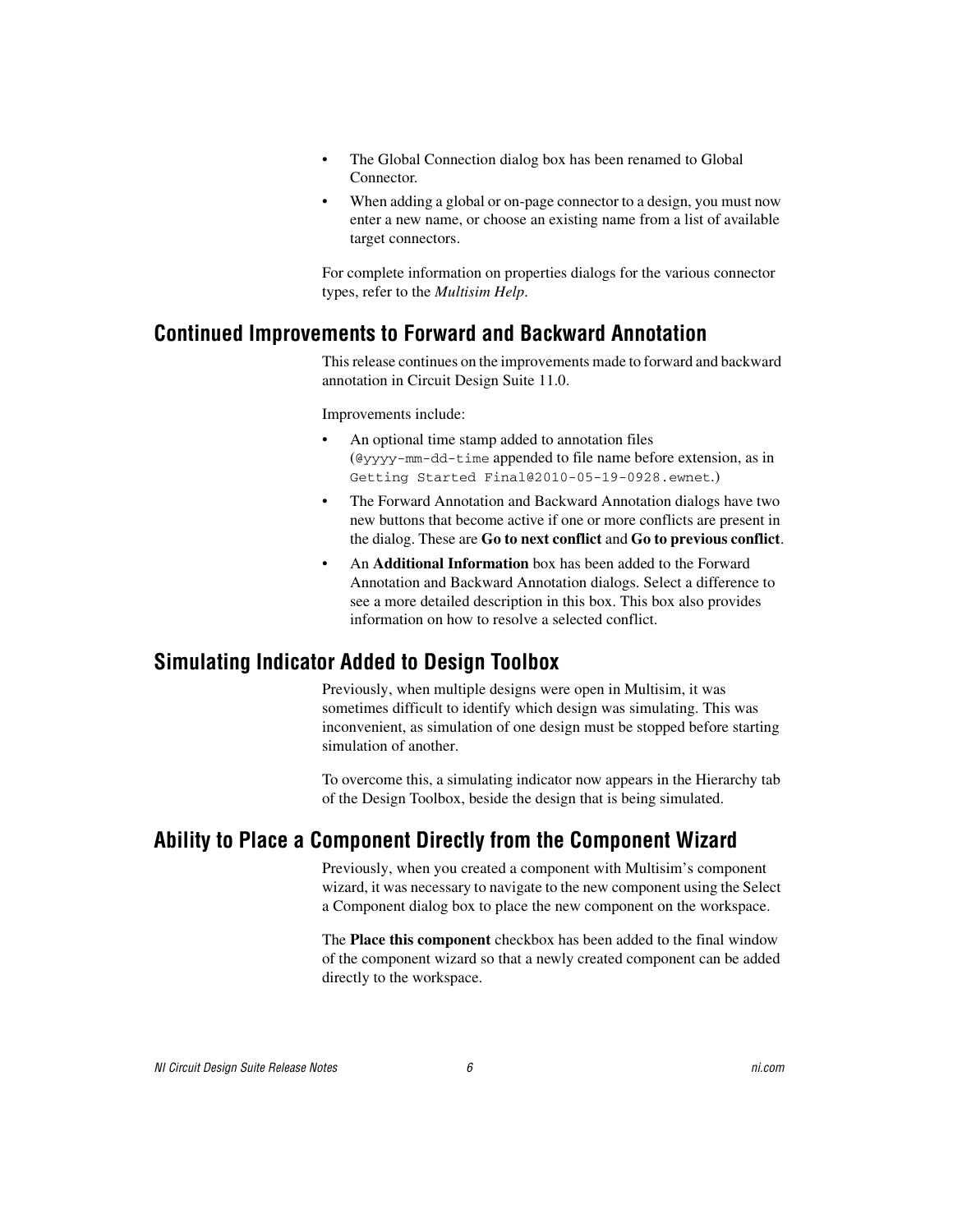#### <span id="page-6-0"></span>**Improved Multisim File Load/Save Performance**

The speed at which Multisim loads and saves files has been improved for this release.

#### <span id="page-6-1"></span>**Updated Component Database**

NI Circuit Design Suite 11.0.1 includes new additions and improvements to the database. These include 33 new models and 38 new components from Analog Devices.

#### <span id="page-6-2"></span>**Model Encryption**

This edition of Multisim may include models that have been encrypted at the request of their manufacturers. When seen in the netlist viewer, **Encrypted Model** will show where the model syntax would normally appear.

### <span id="page-6-3"></span>**PCB Matrix Nominal Land Patterns Added to Ultiboard**

Approximately 1,500 land patterns from the PCB Matrix SMN7351B library have been added to the Ultiboard database.

### <span id="page-6-4"></span>**All Layers Show in General Layers Tab in Ultiboard**

The General layers tab in the PCB Properties dialog box has been modified to display all layers available in Ultiboard.

Also, a new Information layer called the Courtyard has been added. The Courtyard is the boundary, or space, around an IPC-compliant part. The Courtyard includes the minimum electrical and mechanical clearance of the component and land pattern boundaries.

#### <span id="page-6-5"></span>**Reorganization of the Ultiboard Help**

The *Ultiboard Help* has been reorganized to be more efficient and user-friendly.

The *NI Ultiboard User Manual*, which had essentially the same content as the *Ultiboard Help*, has been replaced by *NI Ultiboard Fundamentals*.

*NI Ultiboard Fundamentals* contains a high-level overview of the Ultiboard functionality.

# <span id="page-6-6"></span>**Bug Fixes**

Refer to the Readme file for a list of issues fixed in version 11.0.1.

All readme files are located at <Program Files>\National Instruments\Circuit Design Suite 11.0\documentation.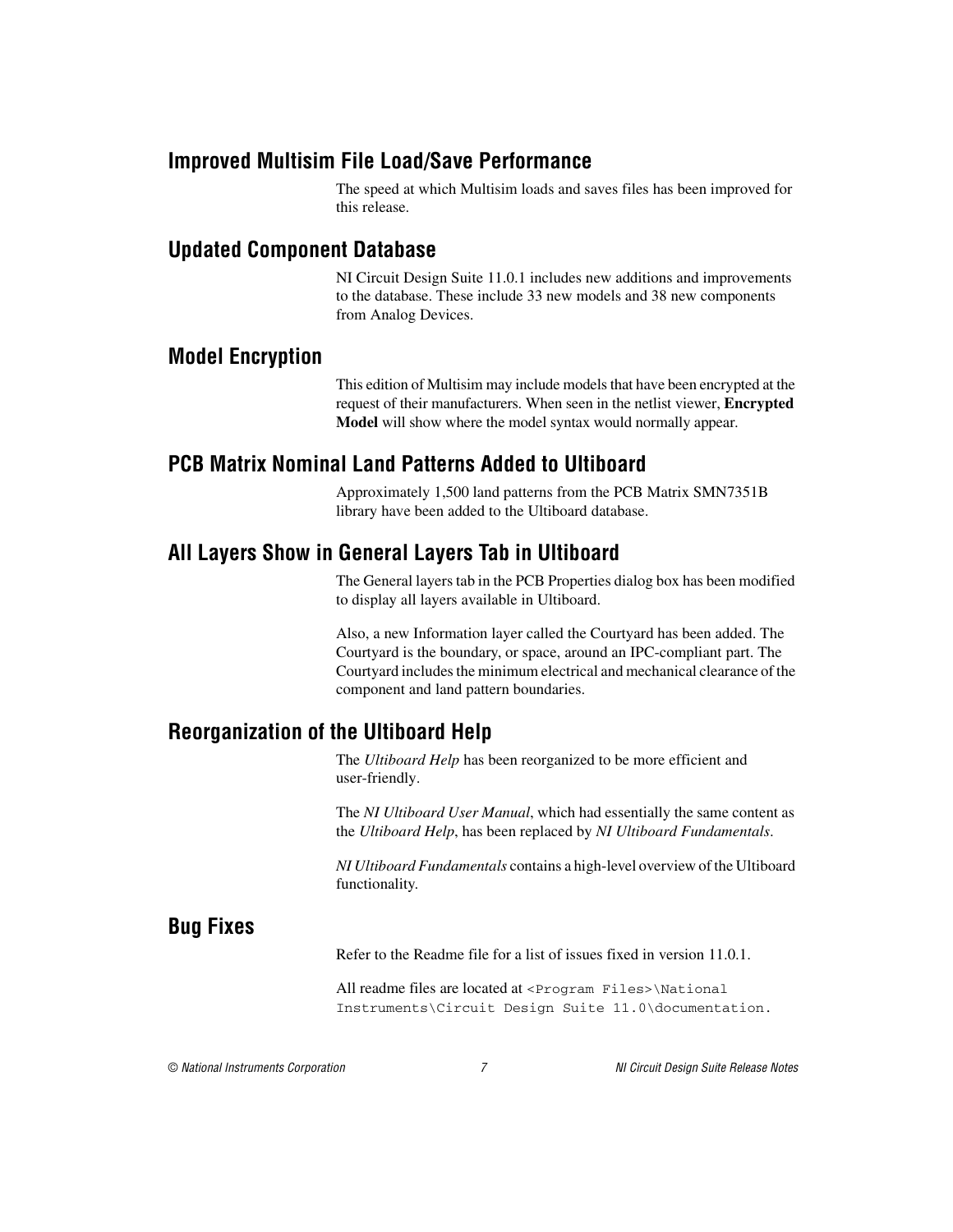# <span id="page-7-0"></span>**What's New in NI Circuit Design Suite 11.0**

This document describes the following feature additions or improvements to NI Circuit Design Suite 11.0:

- Better ways of working with analog simulation.
- Improvements to digital simulation.
- Additions and improvements to analysis.
- Improvements to data visualization and manipulation in the Grapher.
- Updated component database.
- New schematic net system.
- Enhanced Projects and New Packing Function.
- All new Forward and Backward Annotation.
- Additional functionality in the LabVIEW-Multisim Instrument Interface.
- Integration with NI Example Finder.
- General improvements to Multisim usability.
- Improved Multisim simulation description in help file.
- General improvements to Ultiboard.
- File compatibility with Circuit Design Suite 10.x.

#### <span id="page-7-2"></span><span id="page-7-1"></span>**Better Ways of Working with Analog Simulation**

Analog Simulation improvements include extended SPICE modeling capabilities, direct viewing of the SPICE Netlist, and more analysis capabilities.

## **SPICE Modeling Improvements**

NI Multisim 11.0 includes the following improvements to SPICE simulation:

- Improvements to S-Domain modeling with new controlled sources: a Laplace Function Block and a Frequency Table Function Block.
- Updated and new core models including:
	- Updated to version 4.6.3 of BSIM.
	- Support for the VBIC BJT device model.
	- Support for the BSIMSOI v4.0 model.
	- Support for the EKV v2.6 MOSFET model.
- Support for integrals, SDT(), and derivatives, DDT(), inside Arbitrary Sources. These functions evaluate the time integral and time derivative of their arguments, respectively.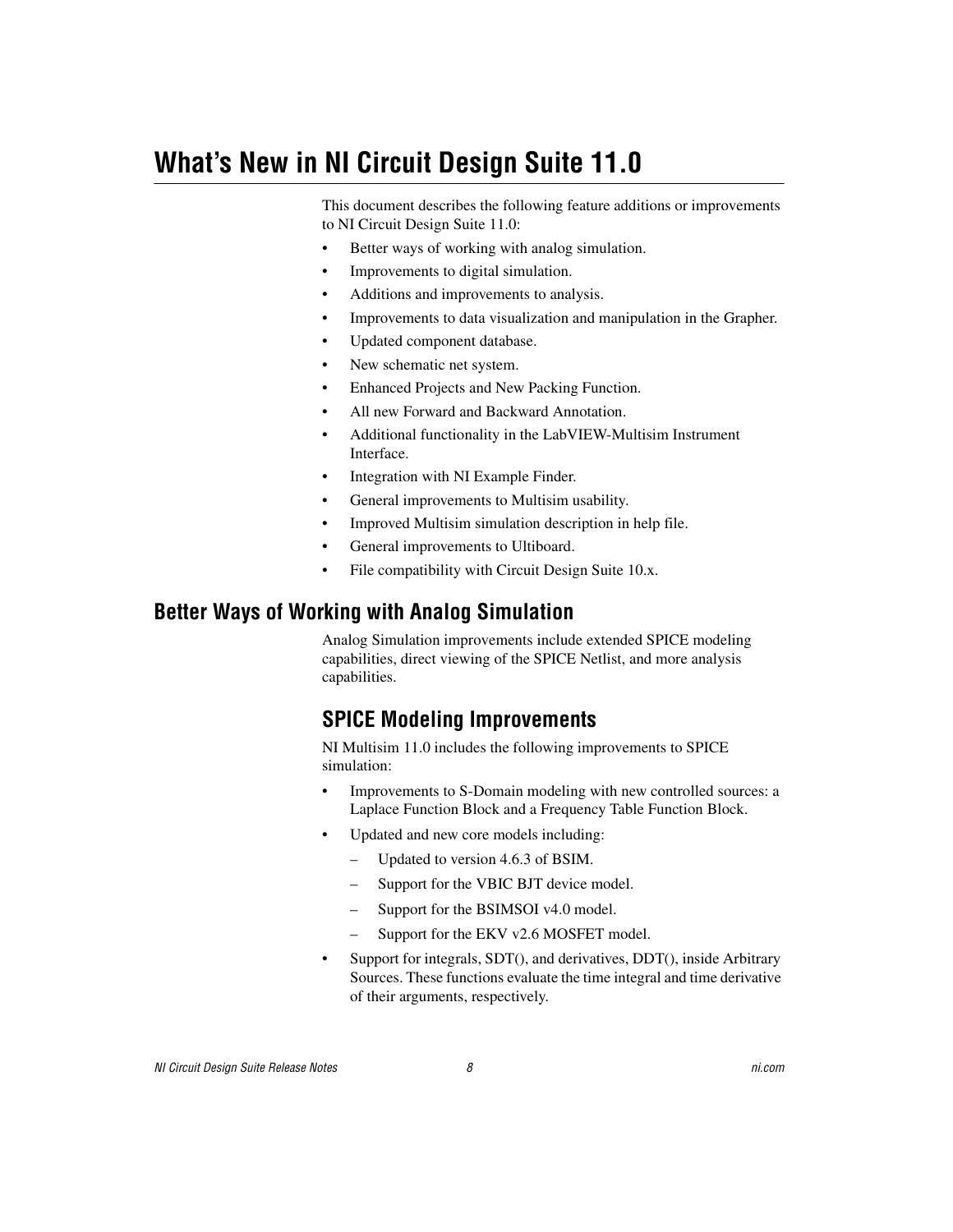- The operators  $**$  and  $\wedge$  are evaluated with the absolute value of the base in real valued floating point expressions.
- An inductor can be coupled with an indefinite number of inductors. There is also a new virtual coupling inductor.
- An improved Current-Controlled Switch.
- Improved support for Diode parameters that model advanced effects including:

| <b>Parameter</b> | <b>Description</b>                           |
|------------------|----------------------------------------------|
| <b>IKF</b>       | High-injection knee current.                 |
| <b>ISR</b>       | Recombination current parameter.             |
| <b>IBVL</b>      | Low-level reverse breakdown knee current.    |
| <b>NBV</b>       | Reverse breakdown ideality factor.           |
| <b>NBVL</b>      | Low-level reverse breakdown ideality factor. |
| NR.              | Emission coefficient for ISR.                |
| TBV1             | Linear BV temperature coefficient.           |
| TBV <sub>2</sub> | Quadratic BV temperature coefficient.        |
| TIKF             | Linear IKF temperature coefficient.          |
| TRS <sub>1</sub> | Linear RS temperature coefficient.           |
| TRS <sub>2</sub> | Quadratic RS temperature coefficient.        |

# <span id="page-8-0"></span>**Direct Viewing of the SPICE Netlist**

NI Multisim is a graphical SPICE simulation environment, that allows you to simulate circuits without the need to look at the SPICE netlist. If you are an advanced user, you may find it is useful to view the SPICE netlist. Version 11.0 introduces a SPICE Netlist Viewer.

#### <span id="page-8-1"></span>**Additions and Improvements to Analysis**

NI Multisim 11.0 introduces a new analysis, easier access to device current while setting up analyses, and support for interactive components and the time delay switch in analyses.

#### **AC Single Frequency Analysis**

AC Single Frequency Analysis creates a text output of the voltage, current, or power phasor at a given frequency. The phasor is displayed as a magnitude and phase or a real and imaginary pair.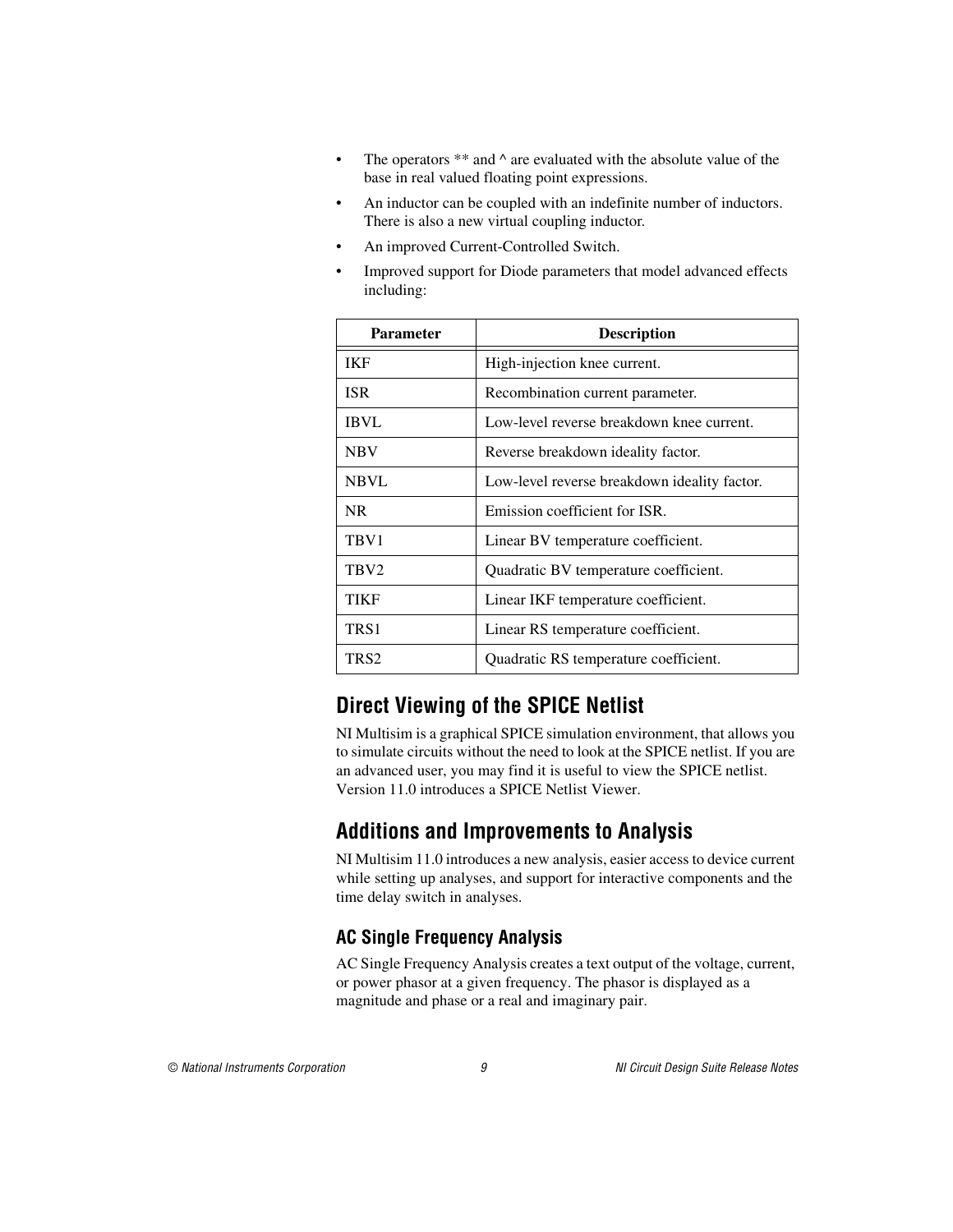#### **Device Current and Power in Analyses**

In NI Multisim 11.0, you can choose the current or power of devices as analysis outputs from the main analysis output dialog. Previous versions of the software required advanced setup for these values.

#### **Configurable Devices in Analyses**

Devices such as switches, potentiometers, variable capacitors, and inductors now send their set values to the analysis engine. Further, the configurations of the time delay switch now affect the analyses.

#### <span id="page-9-0"></span>**Improvements to Digital Simulation**

Digital simulations will run with increased speed, accuracy, and convergence due to improvements to the pin models. In real mode the power supplies will control the output voltage levels. There is also increased accuracy in mixed-mode simulations through increased time-step accuracy of the simulation engine and inertial delays.

#### <span id="page-9-1"></span>**Improvements to the Grapher**

A number of improvements were made to the Multisim Grapher including additional capabilities, a new option for displaying parameter sweep data, and new export file types.

New Grapher capabilities introduced in NI Multisim 11.0 include:

- Annotations—You can add annotations to the graph. Both data labels which display selected coordinates of a graph and general text labels are supported forms of annotation.
- Simulation points—You can optionally display the actual simulation points.
- A Smart Legend—This legend is dockable and allows you to toggle the display of traces.

NI Multisim 11.0 allows you to display parameter sweep results in a graph or table format.

You can now save Grapher data in two additional file formats: Comma Separated Variables, CSV, files and ASCII Delimited File, DLM files. CSV files are easy to open in spreadsheet applications and DLM files are easy to open with math scripting applications such as NI LabVIEW MathScript.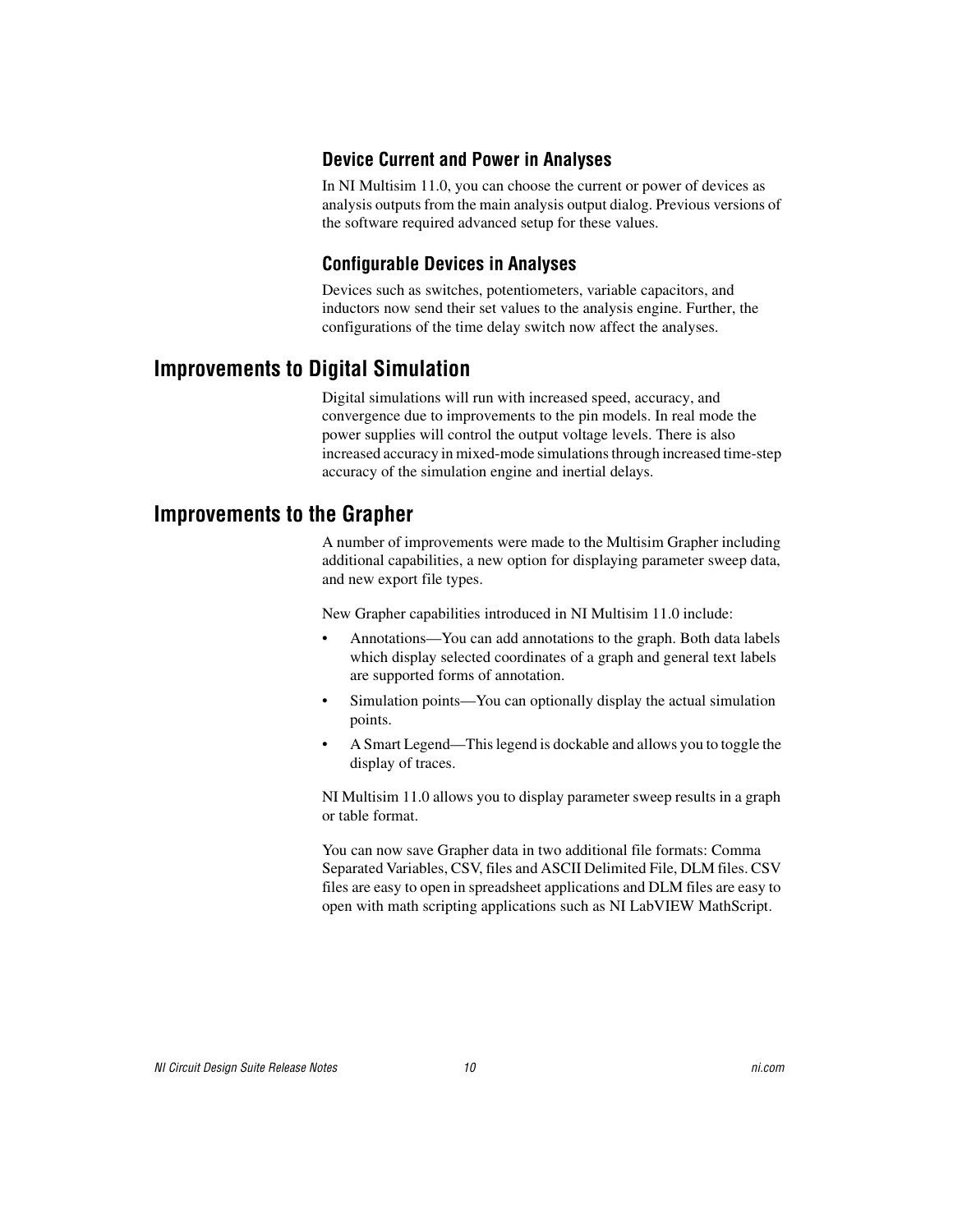#### <span id="page-10-1"></span><span id="page-10-0"></span>**Updated Component Database**

NI Circuit Design Suite 11.0 includes new additions and improvements to the database. These include approximately 550 new components from leading manufacturers, new NI Hardware connectors, new virtual components, and more than 650 updated components.

# **New Components from Leading Manufacturers**

There are approximately 550 new components with models from Texas Instruments, Linear Technologies, and Microchip. The additions include symbols, models, and IPC standard land patterns.

#### <span id="page-10-2"></span>**New Components to Integrate with NI Hardware and RIO Design**

There are new connectors added to enable faster board design that will integrate with Single Board RIO as well as M-Series Devices. There are a total of 26 new NI connectors with both symbols and IPC standard land patterns.

# **New Virtual Components**

The addition of new virtual components makes simulations easier for both digital and analog applications. They include three digital sources, a transport delay component, a virtual coupling inductor, and two control function blocks for s-domain modeling. The additions include symbols and models.

#### <span id="page-10-4"></span><span id="page-10-3"></span>**New Schematic Net System**

NI Circuit Design Suite 11.0 introduces a new What You See Is What You Get (WYSIWYG) net system. The net names are consistent in capture, simulation, and layout, making schematics and artwork easier to read and identify. Net names pass through all levels of hierarchy and through multipage designs. You can define global nets by placing global connectors; this will allow the creation of arbitrary and unlimited power net names. On-page connectors replace the hidden virtual connections.

## <span id="page-10-5"></span>**Enhanced Projects and New Packing Function**

NI Multisim 11.0 features the implementation of Project Packing. Project Packing allows users to easily share projects between computers and networks. The files linked to the project are packaged into a single file for distribution.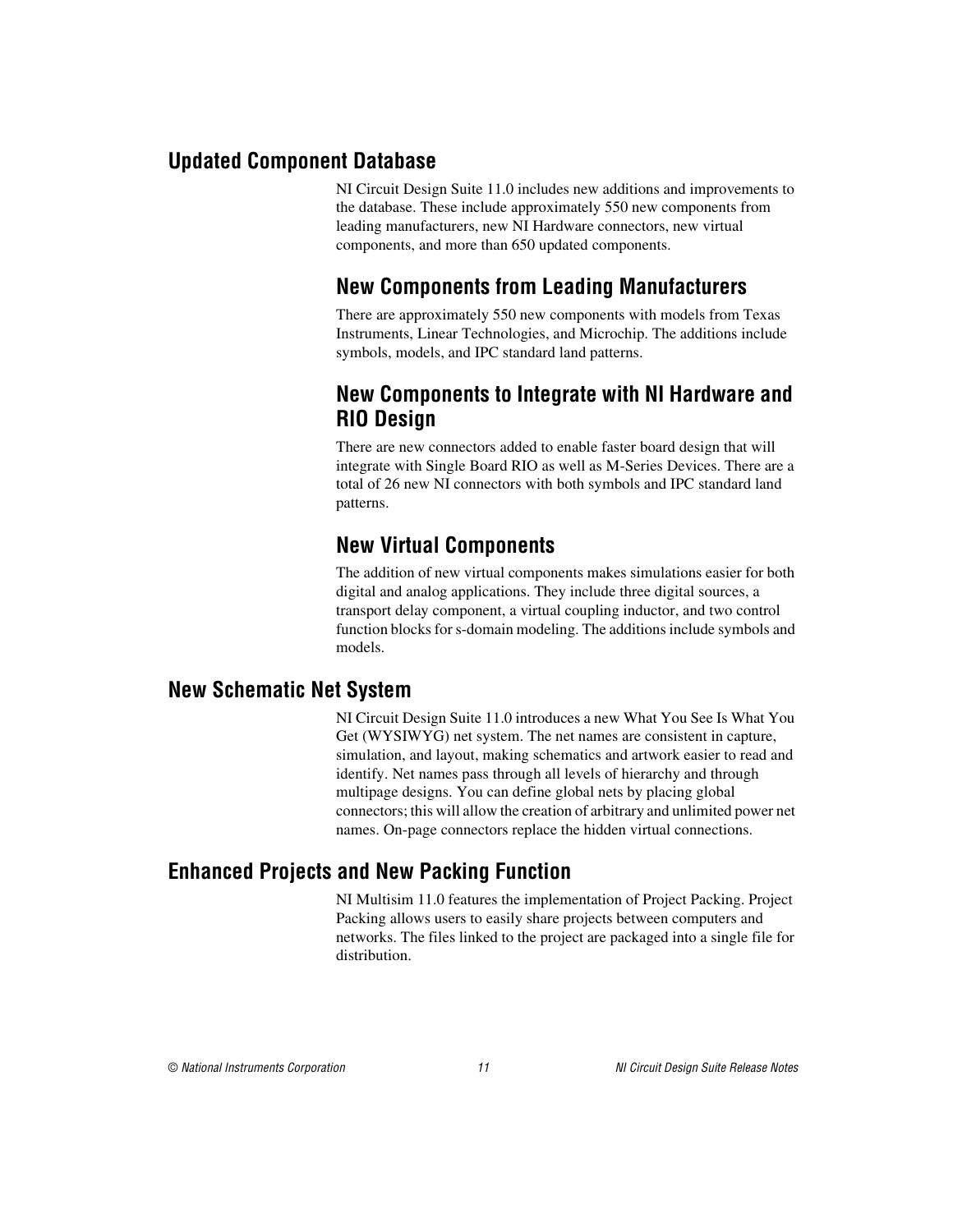#### <span id="page-11-0"></span>**All-New Forward and Backward Annotation**

NI Multisim 11.0 introduces a fully interactive forward and backward annotation system. You now have visibility into and control over what changes take place between the schematics and the layout of a design. Both forward and backward annotation are invoked from within Multisim or Ultiboard and provide the same user experience. An annotation file is produced during annotation; you can save and share these files.

The following data are annotated from NI Multisim to NI Ultiboard:

- Multisim Components (ID, RefDes, connected net names, land patterns, IDs of multi-section peers, variant memberships, subcircuit/hierarchical block memberships, and part group memberships).
- Nets (ID, net name, components-pin pairs on the net, all net properties, net group memberships).
- Variants (Name, enabled/disabled for export).
- Layers.

The following data are annotated from NI Ultiboard to NI Multisim:

- Ultiboard Parts (ID, RefDes, land-pattern, connected net names).
- Nets (ID, net name, land-pattern-pin pairs on the net, all net properties).
- Layers.

#### <span id="page-11-1"></span>**Additional Functionality in the LabVIEW-Multisim Instrument Interface**

LabVIEW instruments in Multisim allow you to create custom input, output, and input/output instruments for use in Multisim. Improvements in Multisim 11.0 include support for:

- AC Analysis.
- DC Sweep Analysis.
- Passing a number of new parameters:
	- Current.
	- Differential Voltage.
	- Inductance.
	- Resistance.
	- Capacitance.
	- Diode voltage and voltage and current pairs.
	- BJT voltage and current pairs.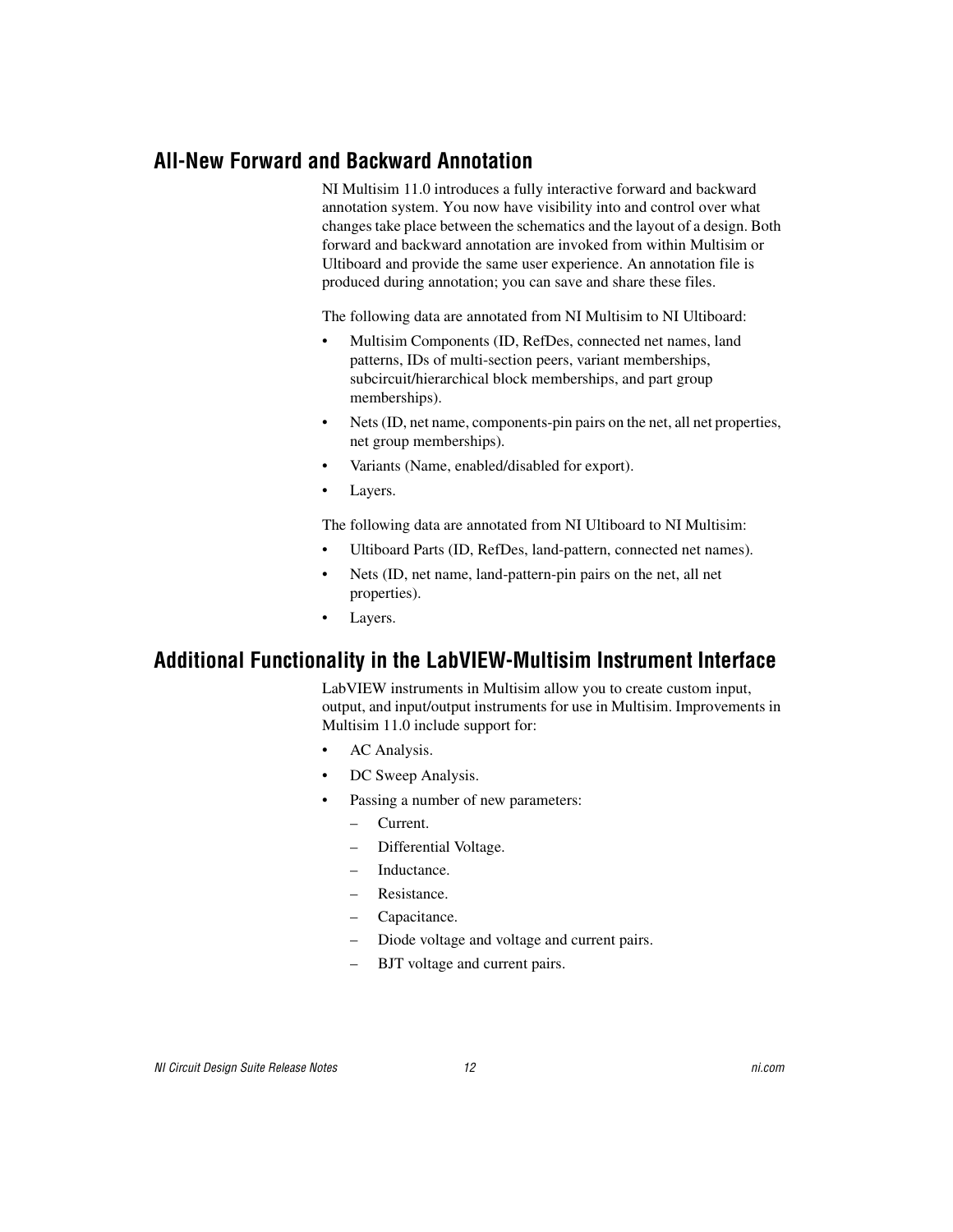### <span id="page-12-0"></span>**Integration with NI Example Finder**

The NI Example Finder allows users to find examples by either browsing folders or searching with keywords. Descriptions of the files are presented prior to opening the design.

#### <span id="page-12-1"></span>**General Improvements to NI Multisim Usability**

Throughout NI Multisim a number of improvements were done to enhance the usability of the product. Some examples include:

- Ability to reorder Multipage Designs.
- Enabling the Title Block to return to the grid.

## <span id="page-12-2"></span>**Improved Multisim Simulation Description in Help File**

The simulation section of the *Multisim Help* has been updated to include a detailed discussion of Multisim's simulation processes and methods.

### <span id="page-12-3"></span>**General Improvements to NI Ultiboard**

Throughout NI Ultiboard a number of improvements were done to enhance the usability of the product. Examples include:

- Increasing the pin count limit of the versions as follows:
	- 1500 pin limit in NI Ultiboard Education.
	- 550 pin limit in NI Ultiboard Student.
- Streamlining the process of exporting Gerber files. There is no more need to define apertures for each exported layer.

# <span id="page-12-4"></span>**File Compatibility with NI Circuit Design Suite 10.x**

Files from NI Circuit Design Suite 10.x, and earlier, are forward compatible with 11.0. New features of 11.0 prevent version 11.0 files from opening in previous releases.

# <span id="page-12-5"></span>**Bug Fixes**

Refer to the Readme file at <Program Files>\National Instruments\Circuit Design Suite 11.0\documentation for a list of bugs in version 11.0:

- Readme\_eng.html—English Readme file.
- Readme\_deu.html—German Readme file.
- Readme\_jpn.html—Japanese Readme file.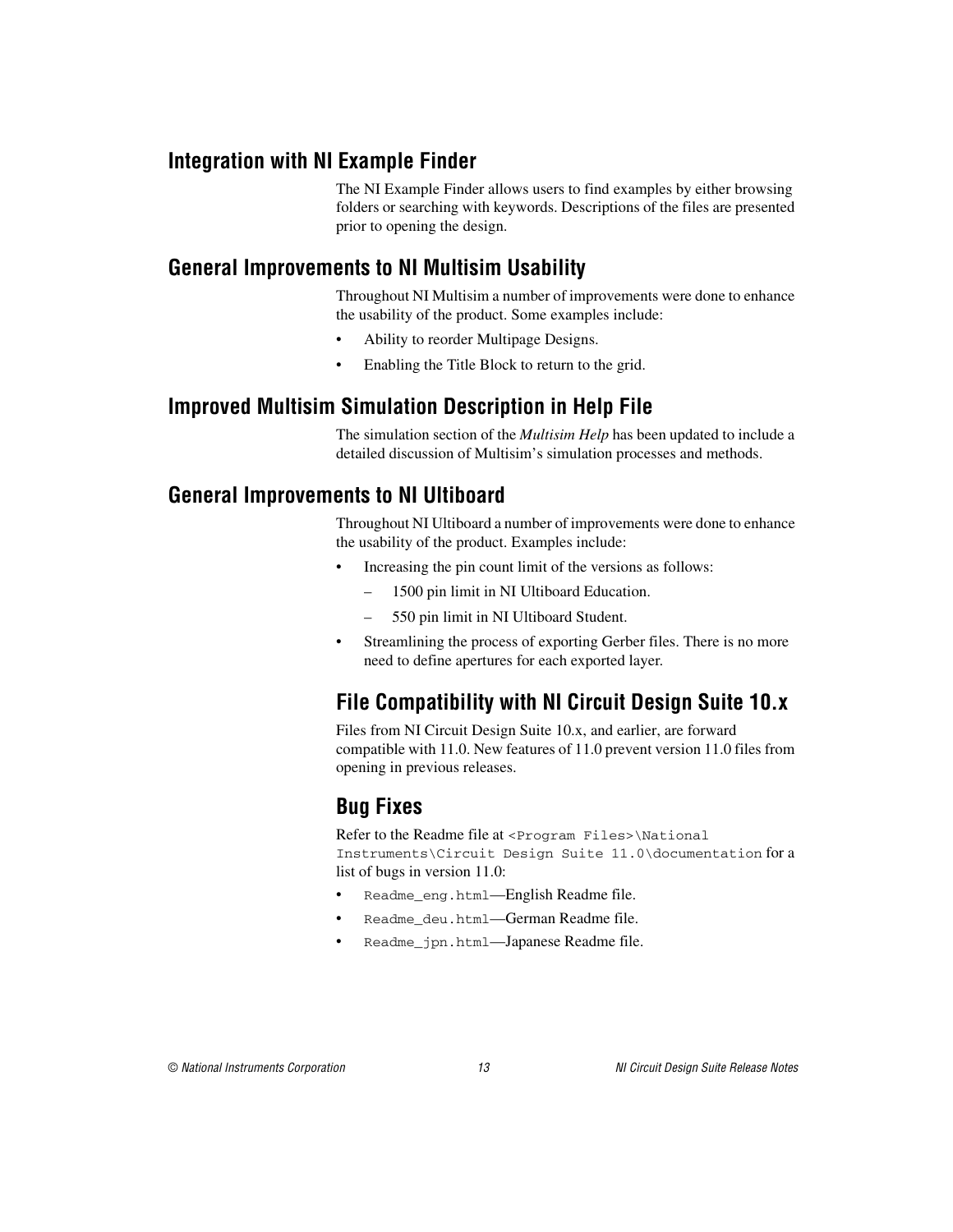# <span id="page-13-0"></span>**Product Tier Details**

The following lists the schematic capture functionality available in Multisim Base, Full, and Power Pro editions:

| <b>Functionality</b>                | <b>Base</b> | Full        | <b>Power Pro</b> |
|-------------------------------------|-------------|-------------|------------------|
| Customizable GUI                    | X           | X           | X                |
| Modeless part placement and wiring  | $\mathbf X$ | X           | X                |
| Fast retrieval parts bins           | X           | X           | X                |
| User defined fields                 | $\mathbf X$ | $\mathbf X$ | $\mathbf X$      |
| Advanced symbol editor              | X           | X           | X                |
| Auto and manual wiring              | X           | $\mathbf X$ | $\mathbf X$      |
| Virtual wiring by node name         | X           | X           | X                |
| Fast auto-connect passives          | $\mathbf X$ | X           | $\mathbf X$      |
| Rubber banding on part move         | $\mathbf X$ | $\mathbf X$ | $\mathbf X$      |
| Replace multiple components at once | $\mathbf X$ | $\mathbf X$ | $\mathbf X$      |
| <b>Bus-Vector connect</b>           | X           | X           | $\mathbf X$      |
| Project manager                     | $\mathbf X$ | $\mathbf X$ | $\mathbf X$      |
| Project packing                     | X           | X           | X                |
| Hierarchical design                 | $\mathbf X$ | $\mathbf X$ | $\mathbf X$      |
| Multisheet design                   | $\mathbf X$ | X           | X                |
| Circuit annotations                 | $\mathbf X$ | $\mathbf X$ | $\mathbf X$      |
| Comments on schematic               | $\mathbf X$ | X           | X                |
| Electrical rules check              | $\mathbf X$ | $\mathbf X$ | $\mathbf X$      |
| Title block editor                  | $\mathbf X$ | X           | $\mathbf X$      |
| Forward/Back annotation             | $\mathbf X$ | $\mathbf X$ | $\mathbf X$      |
| <b>Export to Mentor PADS layout</b> | X           | X           | X                |
| Advanced search                     | $\mathbf X$ | $\mathbf X$ | $\mathbf X$      |
| Variant support                     |             |             | $\mathbf X$      |
| Spreadsheet view                    |             |             | $\mathbf X$      |
| Design constraints                  |             |             | $\mathbf X$      |
| Zoom to selected part               |             |             | $\mathbf X$      |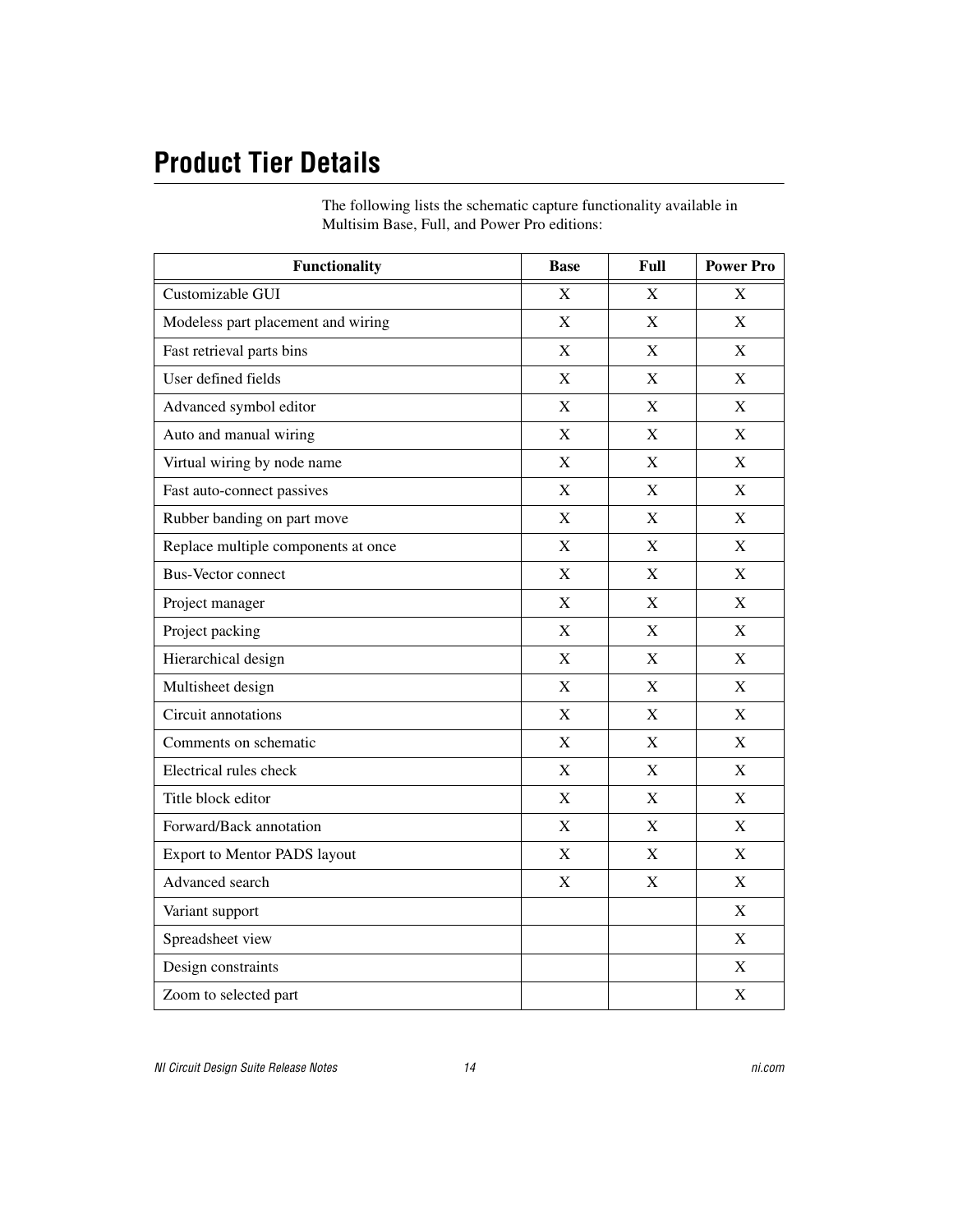| <b>Functionality</b>         | <b>Base</b> | Full    | <b>Power Pro</b> |
|------------------------------|-------------|---------|------------------|
| Pin and gate swap            |             |         | X                |
| Customizable BOM             |             |         | X                |
| Advanced reports             |             |         | X                |
| Cross-probing with Ultiboard |             |         | X                |
| ERC scope setting            |             |         | X                |
| Mark no-connect pins         |             |         | X                |
| Database import/export       |             |         | X                |
| Component database           | Partial     | Partial | Complete         |

The following lists the simulation functionality available in Multisim Base, Full, and Power Pro editions:

| <b>Functionality</b>                      | <b>Base</b> | Full | <b>Power Pro</b> |
|-------------------------------------------|-------------|------|------------------|
| Interactive simulator                     | X           | X    | X                |
| Fully mixed-mode A/D simulation           | X           | X    | X                |
| <b>Standard SPICE 3F5/XSPICE</b>          | X           | X    | X                |
| Enhanced model support                    | X           | X    | X                |
| Cadence® PSpice® model simulation*        | X           | X    | X                |
| Speed/Accuracy tradeoffs                  | X           | X    | X                |
| <b>Simulation Advisor</b>                 | X           | X    | X                |
| Convergence Assistant                     | X           | X    | X                |
| Virtual, interactive, animated parts      | X           | X    | X                |
| Mouse click support for interactive parts | X           | X    | X                |
| <b>Measurement Probes</b>                 | X           | X    | X                |
| Component Wizard                          | X           | X    | X                |
| NI measurement data file sources          | X           | X    | X                |
| NI measurement data file export           | X           | X    | X                |
| NI LabVIEW VIs as instruments and sources |             | X    | X                |
| <b>Simulation Profiles</b>                |             | X    | X                |
| Postprocessor                             |             | X    | X                |
| Expressions in analyses                   |             | X    | X                |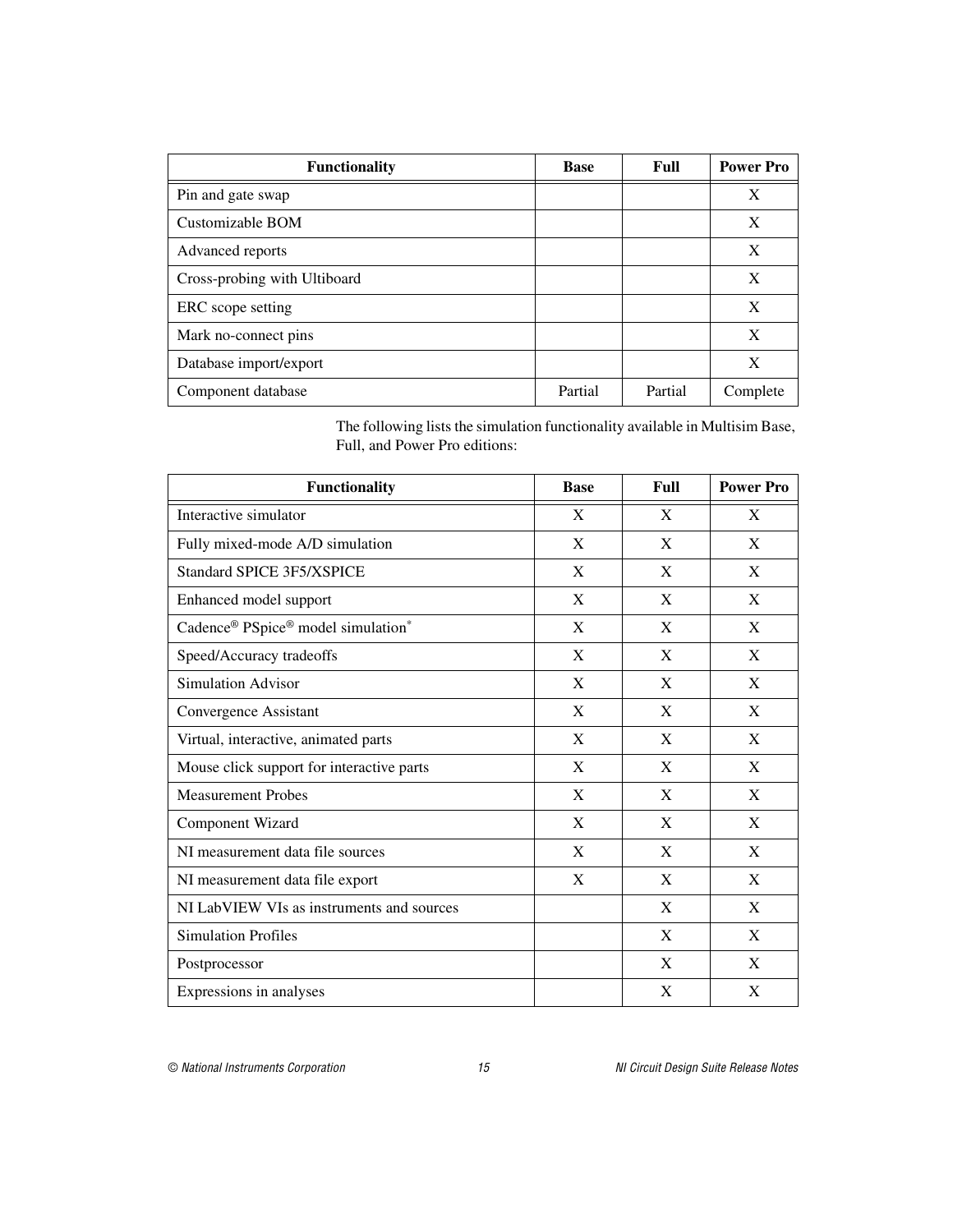| <b>Functionality</b>                           | <b>Base</b>    | Full     | <b>Power Pro</b> |
|------------------------------------------------|----------------|----------|------------------|
| Add traces to Grapher post analyses            |                | X        | X                |
| Rated components                               |                | X        | X                |
| Insert faults into components                  |                | X        | X                |
| Op-Amp Wizard                                  |                |          | X                |
| 555 Timer Wizard                               |                |          | X                |
| <b>Filter Wizard</b>                           |                |          | X                |
| CE Amplifier Wizard                            |                |          | X                |
| Model makers                                   |                |          | X                |
| Switch mode power supply generics              |                |          | X                |
| RF Design Module                               |                |          | X                |
| Nested sweeps                                  |                |          | X                |
| C-Code modeling                                |                |          | X                |
| <b>Virtual Instruments</b>                     | $\overline{4}$ | 15       | 22               |
| Analyses                                       | $\Omega$       | 16       | 20               |
| Simulated Agilent instruments                  | $\Omega$       | 1        | 3                |
| Simulated Tektronix instrument                 | $\Omega$       | $\Omega$ | 1                |
| <b>Multisim MCU</b>                            |                | X        | X                |
| <b>Multisim Automation API</b>                 |                |          | X                |
| * Does not support all Cadence® PSpice® syntax |                |          |                  |

The following lists the layout functionality available in Ultiboard Full and Power Pro editions:

| <b>Functionality</b>                  | Full | <b>Power Pro</b> |
|---------------------------------------|------|------------------|
| Gridless Follow-me placement          | X    | X                |
| Push and Shove part placement         | X    | X                |
| Push and Shove trace placement        | X    | X                |
| Real-time & from copper ratsnest      | X    | X                |
| Auto-alignment                        | X    | X                |
| Real-time polygon update with voiding | X    | X                |
| Keep-in/Keep-out areas                | X    | X                |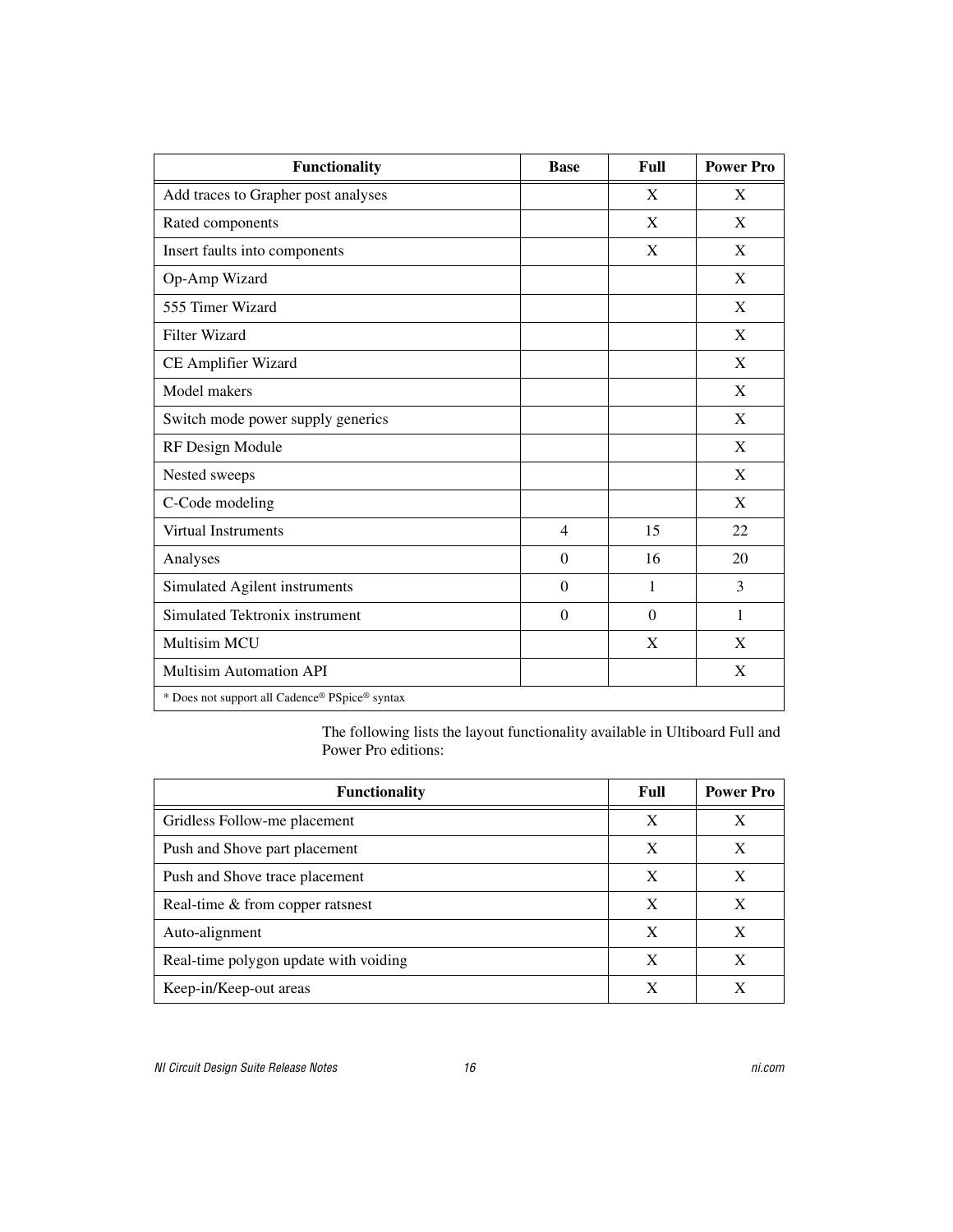| <b>Functionality</b>                  | Full | <b>Power Pro</b> |
|---------------------------------------|------|------------------|
| Forward/Backward annotation           | X    | X                |
| Real-time DRC                         | X    | X                |
| Jump to Error                         | X    | X                |
| 64 layers and 1 nanometer resolution  | X    | X                |
| Polar Grids                           | X    | X                |
| Customizable layer viewing            | X    | X                |
| Split power-planes                    | X    | X                |
| Comprehensive Footprint Wizard        | X    | X                |
| Enhanced 3D visualization with print  | X    | X                |
| Full screen mode                      | X    | X                |
| Gerber, DXF, IPC-D-356A, SVG output   | X    | X                |
| Dimensions on PCB and Landpatterns    | X    | X                |
| Dimensions in Database Manager        | X    | X                |
| User annotations                      | X    | X                |
| Net bridges                           | X    | X                |
| 3D visualization inside circuit board |      | X                |
| Turn off ratsnest for selected nets   |      | X                |
| Load and save technology files        |      | X                |
| Cross-probing with Multisim           |      | X                |
| Variant Support                       |      | X                |
| <b>Component Placement Sequencer</b>  |      | X                |
| Place components in array             |      | X                |
| Unplace all components                |      | X                |
| Ruler bar alignments and measurements |      | X                |
| Save PCB Design as a component        |      | X                |
| Permanent grouping                    |      | X                |
| Pin & gate swapping                   |      | X                |
| <b>Gridless Connection Machine</b>    |      | X                |
| High-speed constraint driven layout   |      | X                |
| Multiple clearances                   |      | X                |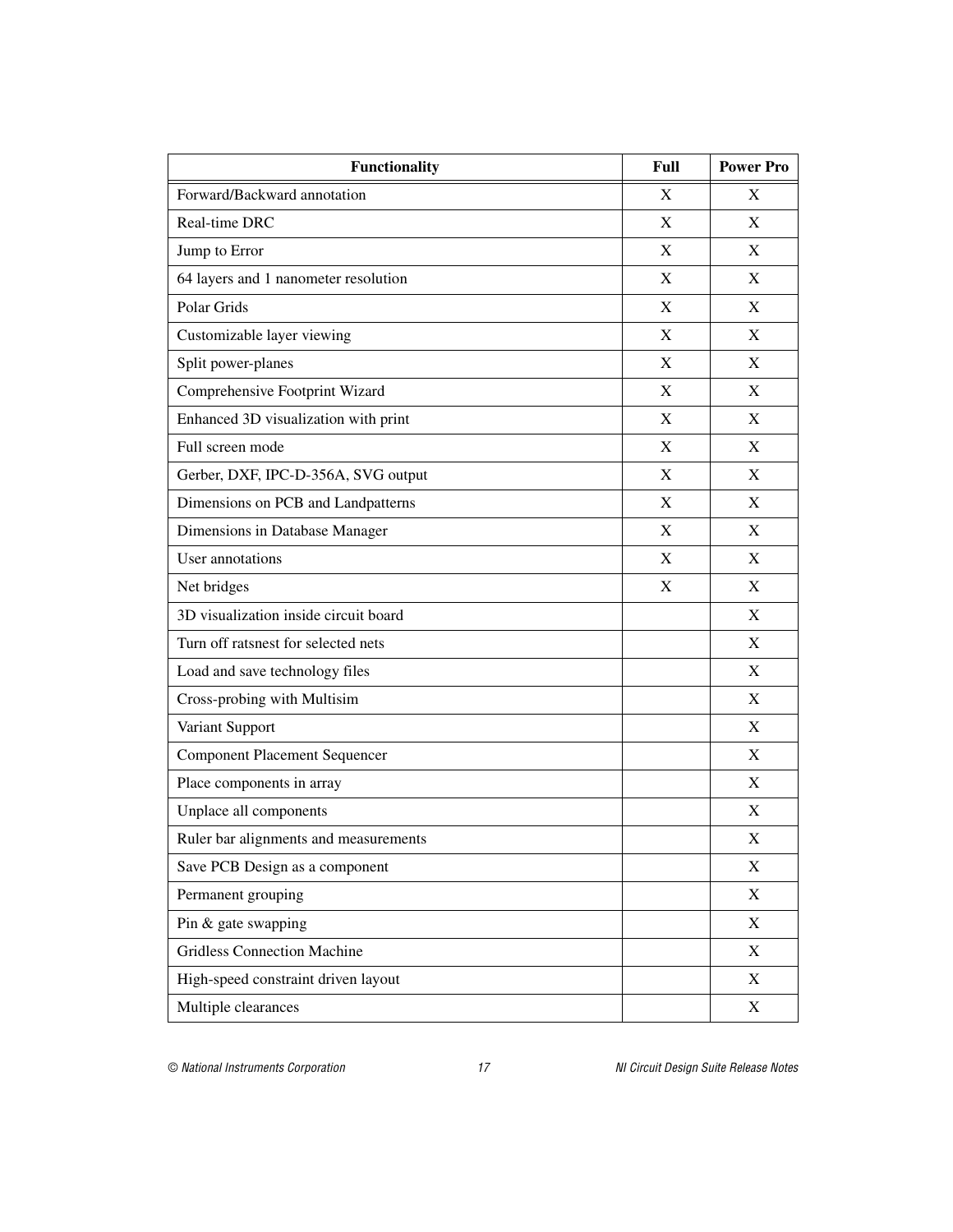| <b>Functionality</b>                   | Full    | <b>Power Pro</b> |
|----------------------------------------|---------|------------------|
| Net topology choices                   |         | X                |
| Equispace trace support                |         | X                |
| Differential Impedance Calculator      |         | X                |
| <b>Transmission Line Calculator</b>    |         | X                |
| Microvias                              |         | X                |
| Test point insertion                   |         | X                |
| Automatic tear-dropping                |         | X                |
| Pin necked trace support               |         | X                |
| Automatic jumper insertion             |         | X                |
| Copy Route & Replica Place functions   |         | X                |
| In-place footprint editor              |         | X                |
| Mechanical CAD                         |         | X                |
| Export 3D info in 3D IGES, DXF formats |         | X                |
| Copper amount report                   |         | X                |
| Test point report                      |         | X                |
| Number of pins supported               | 2,000   | Unlimited        |
| Spreadsheet view                       | Limited | Complete         |

The following lists the autorouting functionality available in Ultiboard Full and Power Pro editions:

| <b>Functionality</b>                           | Full | <b>Power Pro</b> |
|------------------------------------------------|------|------------------|
| Autoplacement                                  | X    | X                |
| Pin $&$ gate swapping                          | X    | X                |
| Fully customizable cost factors                | X    | X                |
| <b>Progressive Routing</b>                     | X    | X                |
| Interactive autorouting                        | X    | X                |
| Constraint driven routing                      | X    | X                |
| Follows keep-in/keep-out criteria              | X    | X                |
| Manual pre-placement: components, vias, traces | X    | X                |
| Auto Block Capacitor recognition               | X    | X                |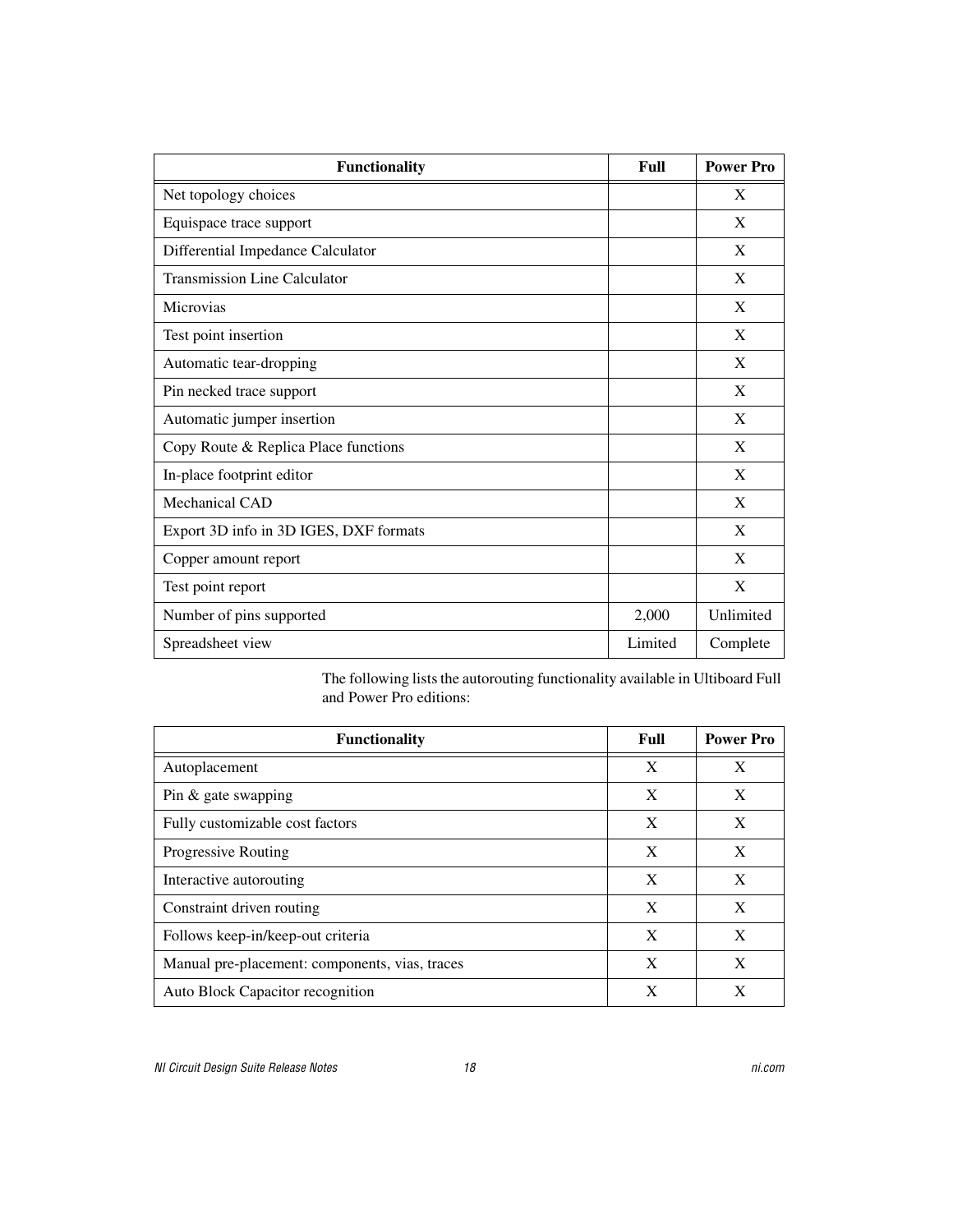| <b>Functionality</b>                  | Full  | <b>Power Pro</b> |
|---------------------------------------|-------|------------------|
| SMD mirroring                         | X     | X                |
| Net shielding                         | X     | X                |
| Automatic testpoint insertion         | X     | X                |
| Trace rubberbanding                   | X     | X                |
| Topology: shortest, daisy chain, star |       | X                |
| Prioritize routing order              |       | X                |
| Route an individual net               |       | X                |
| Automatic bus routing                 |       | X                |
| Differential Pair routing             |       | X                |
| Group autoplace                       |       | X                |
| Group autoroute                       |       | X                |
| Optimization                          |       | X                |
| Pin number limit                      | 2,000 | Unlimited        |
| Maximum number of layers              | 4     | 64               |

# <span id="page-18-0"></span>**Localization**

NI Circuit Design Suite 11.0.2 is localized for English, German, and Japanese. The system locale setting determines the default language used by the software.

To change the language the software uses, select **Options»Global Preferences**, click on the **General** tab, select the desired locale from the **Language** drop-down list, and restart the application.

The following items are not localized, and remain in English:

- LabVIEW instruments.
- Layer names in both NI Ultiboard and the NI Multisim Spreadsheet View.
- Agilent and Tektronix simulated instruments.
- Sample files.
- MCU functionality: source file names, code/comments within source files, and compiler/linker messages.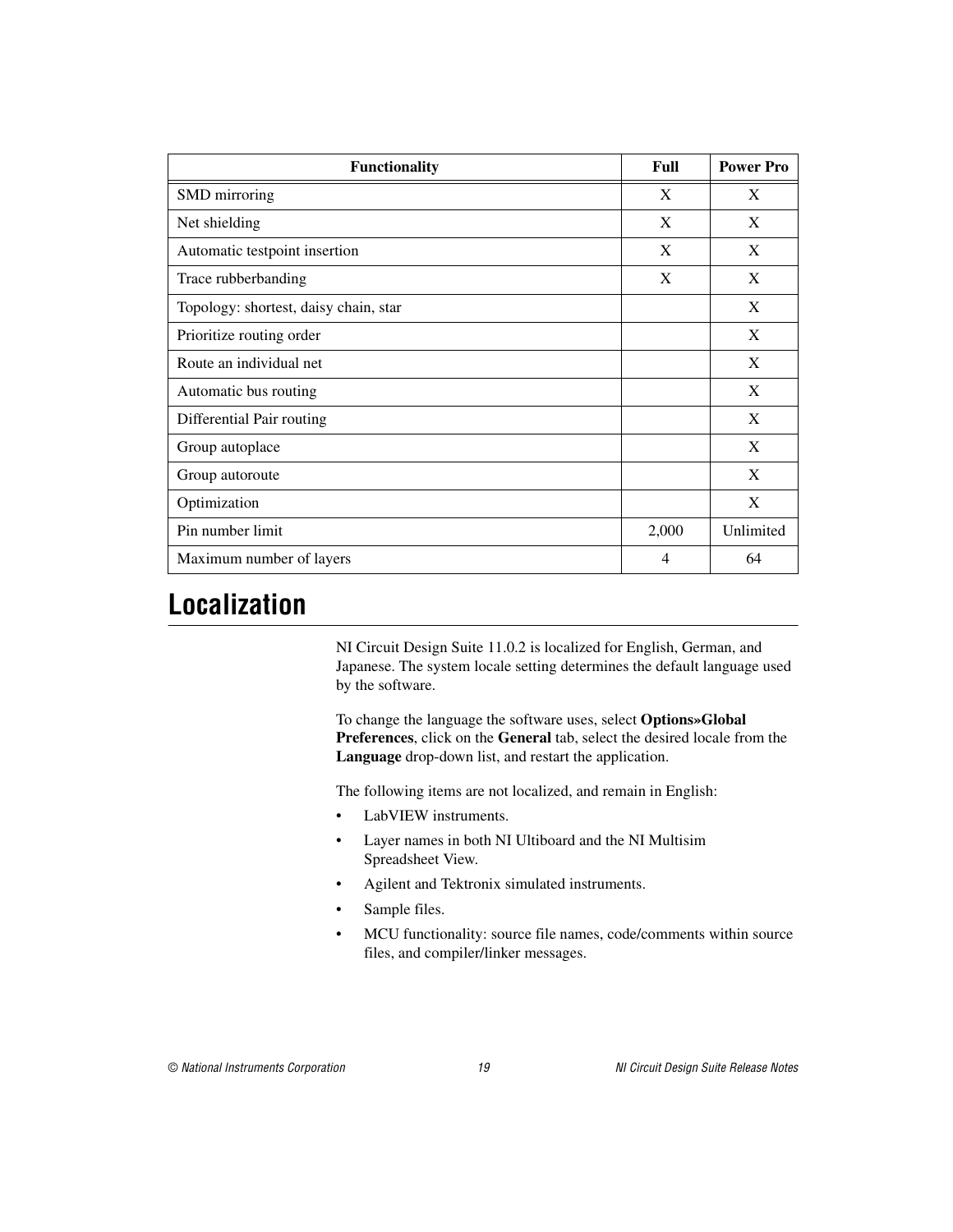The following documentation is available in English, German, and Japanese:

- *NI Circuit Design Suite Release Notes*.
- *Getting Started with NI Circuit Design Suite*.

User manuals and help files are not localized, and remain in English.

# <span id="page-19-0"></span>**Documentation**

NI Circuit Design Suite 11.0.2 includes a complete documentation set featuring electronic resources for your reference.

The following electronic resources are available in PDF files:

- *NI Circuit Design Suite Release Notes*.
- *Getting Started with NI Circuit Design Suite*.
- *NI Multisim Fundamentals*.
- *NI Ultiboard Fundamentals*.

To access the User Manuals, select **Start»All Programs»National Instruments»Circuit Design Suite 11.0»Documentation** and then select the file of interest.

The following online help files are available from the installed software Help menu and from the Start Menu:

- *Multisim Help*.
- *Ultiboard Help*.

To access the help files, from the **Start** menu, select **Start»All Programs» National Instruments»Circuit Design Suite 11.0»Documentation** and then select the file of interest.

Additionally, the following online help files are available from the installed software Help menu:

- *Component Reference Help*.
- *Multisim Symbol Editor Help* (access from the Symbol Editor).
- *Multisim Title Block Editor Help* (access from the Title Block Editor).

A Readme file containing important last-minute information is located at <Program Files>\National Instruments\Circuit Design Suite 11.0\documentation\Readme\_eng.html.

The German (Readme\_ger.html) and Japanese (Readme\_jpn.html) Readme files are found in the same folder.